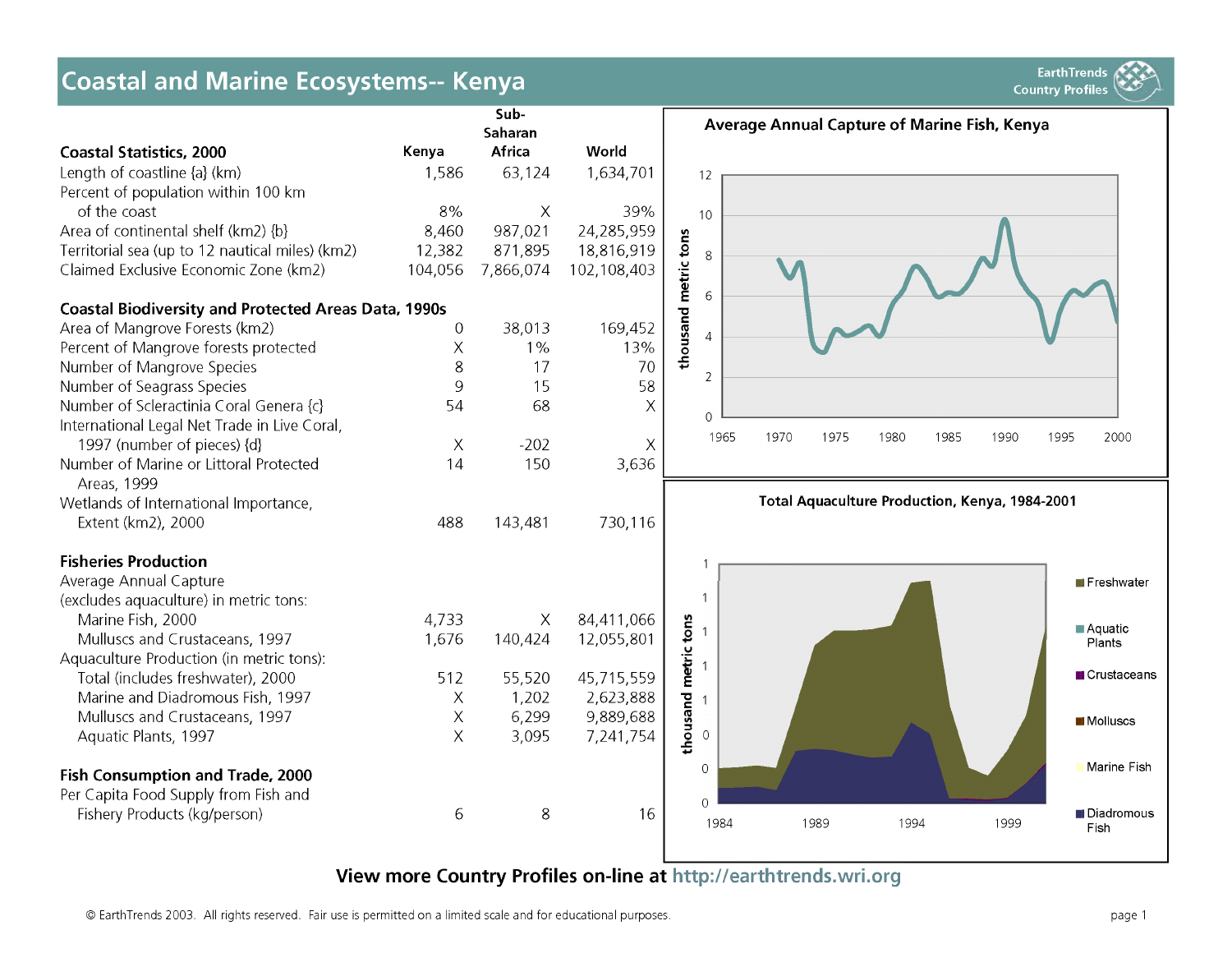| <b>Coastal and Marine Ecosystems-- Kenya</b> |        |                           |            |                                                        |
|----------------------------------------------|--------|---------------------------|------------|--------------------------------------------------------|
|                                              | Kenya  | Sub-<br>Saharan<br>Africa | World      | Trade in Fish and Fisheries Products, Kenya, 1980-2000 |
| Fish Consumption and Trade, 2000 (cont'd)    |        |                           |            |                                                        |
| Fish Protein as a % of Total Protein Supply  | 3%     | 6%                        | 6%         | 45                                                     |
| Annual Trade in Fish and Fisheries Products  |        |                           |            | 40                                                     |
| Imports (thousand \$US)                      | 4,614  | 778,886                   | 60,008,337 | 35                                                     |
| percent change since 1980                    | 70%    | $-3\%$                    | 275%       | ollars<br>30                                           |
| Exports (thousand \$US)                      | 38,874 | 1,642,028                 | 54,570,489 | 25                                                     |
| percent change since 1980                    | 4808%  | X                         | 258%       | ۰j<br>⊃<br>20                                          |
| Fishing Effort, both freshwater and marine   |        |                           |            | million<br>15                                          |
| People Employed in Fishing and               | 59,565 | 1,995,694                 | 36,116,329 | $\overline{0}$<br>5                                    |
| Aquaculture, 2000 (number)                   |        |                           |            |                                                        |
| Docked Fishery Vessels, 1995-98 (number) {e} | 8      | Χ                         | 1,297,017  | 1980<br>1990<br>2000                                   |
|                                              |        |                           |            | $\blacksquare$ Exports<br>$\square$ Imports            |

#### **Other Resources:**

Country Profiles of the Food and Agriculture Organization of the United Nations' Fishery Sector:

**[h ttp ://w w w .fao .o rg /fi/fcp /en /K E N /p ro file.h tm](http://www.fao.org/fi/fcp/en/KEN/profile.htm)**

#### **Footnotes:**

#### Some footnotes are not incorporated here. Please refer to the Data Tables section of EarthTrends for a full listing.

a. Figures should be interpreted as approximations. Estimates may differ from other published sources

b. Up to 200 meters depth c. Reef forming corals (i.e. "true" or stony corals).

d. Imports - exports = net trade. E. Data are for the most recent available year in the listed range of years.

## **View more Country Profiles on-line at <http://earthtrends.wri.org>**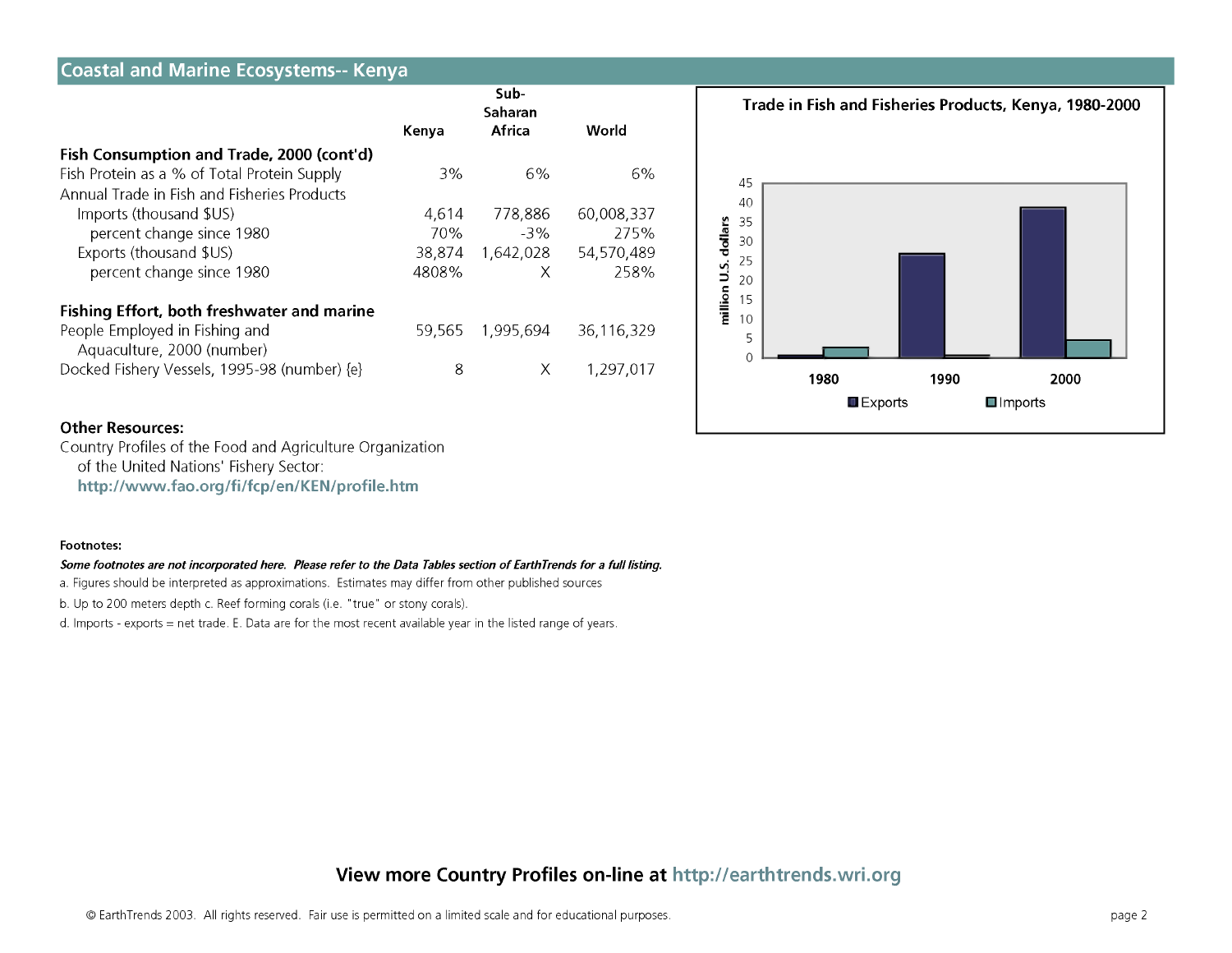# **Coastal and Marine Ecosystems— Sources and Definitions**

## **Coastal Statistics**

**Length of Coastline** was derived from the World Vector Shoreline database of the United States Mapping Agency. The estimates presented here were calculated using a Geographic Information System (GIS) with a resolution of 1:250,000 kilometers and an underlying database consistent for the entire world. In general, the coastline length of islands that are part of a country, but are not overseas territories, are included in the coastline estimate for that country (i.e., Canary Islands are included in Spain).

View full technical notes on-line at [http://earthtrends.wri.org/searchable\\_db/variablenotes\\_static.cfm?varid=61&theme=1](http://earthtrends.wri.org/searchable_db/variablenotes_static.cfm?varid=61&theme=1)

Percent of Population within 100 km of Coast. Estimates were based on 1995 population figures. The Gridded Population of the World is a raster data set that provides information on the spatial distribution of the world's human population. The grid cells are approximately 4.6 km on each side. Populations are distributed according to administrative districts which vary in scale, level and size from country to country. A 100 km coastal buffer with a 10 km 'safe area' falling into the sea were used in the geographic information system to calculate the number of people in the coastal zone for each country individually. View full technical notes on-line at [http://earthtrends.wri.org/searchable\\_db/variablenotes\\_static.cfm?varid=63&theme=1](http://earthtrends.wri.org/searchable_db/variablenotes_static.cfm?varid=63&theme=1)

**Area of Continental Shelf.** According to the UN Convention of the Law of the Sea, the Continental Shelf is the area of the seabed and subsoil which extends beyond the territorial sea to a distance of 200 nautical miles from the territorial sea baseline and beyond that distance to the outer edge of the continental margin. Coastal States have sovereign rights over the continental shelf (the national area of the seabed) for exploring and exploiting it; the shelf can extend at least 200 nautical miles from the shore, and more under specified circumstances.

View full technical notes on-line at [http://earthtrends.wri.org/searchable\\_db/variablenotes\\_static.cfm?varid=62&theme=1](http://earthtrends.wri.org/searchable_db/variablenotes_static.cfm?varid=62&theme=1)

**Territorial Sea** is defined under the United Nations Convention on the Law of the Sea (UNCLOS) as the 12-nautical mile zone from the baseline or low-water line along the coast. The coastal State's sovereignty extends to the territorial sea, including its sea-bed, subsoil, and air space above it. Foreign vessels are allowed "innocent passage" through those waters. Even though the established limit for a territorial sea is 12 nautical miles, some countries claim larger areas.

View full technical notes on-line at [http://earthtrends.wri.org/searchable\\_db/variablenotes\\_static.cfm?varid=56&theme=1](http://earthtrends.wri.org/searchable_db/variablenotes_static.cfm?varid=56&theme=1)

**Claimed Exclusive Economic Zone** . Under UNCLOS, coastal States can claim sovereign rights in a 200-nautical mile exclusive economic zone (EEZ). This allows for exploration, exploitation, conservation and management of all natural resources in the seabed, its subsoil and overlaying waters. UNCLOS allows other states to navigate and fly over the EEZ, as well as to lay submarine cables and pipelines. The inner limit of the EEZ starts at the outer boundary of the Territorial Sea (see above). Under UNCLOS, "land-locked and geographically disadvantaged States have the right to participate on an equitable basis in exploitation of an appropriate part of the surplus of the living resources of the EEZ's of coastal States of the same region or sub-region. " View full technical notes on-line at [http://earthtrends.wri.org/searchable\\_db/variablenotes\\_static.cfm?varid=58&theme=1](http://earthtrends.wri.org/searchable_db/variablenotes_static.cfm?varid=58&theme=1)

## *Sources*

Center for International Earth Science Information Network (CIESIN), World Resources Institute, and International Food Policy Research Institute, "Gridded Population of the World, Version 2 alpha" (Columbia University, Palisades, NY, 2000) available at: <http://sedac.ciesin.org/plue/gwp>. Pruett, L. and Cimino, J. Unpublished data. Global Maritime Boundaries Database (GMBD), Veridian - MRJ Technology Solutions, (Fairfax, Virginia, January, 2000).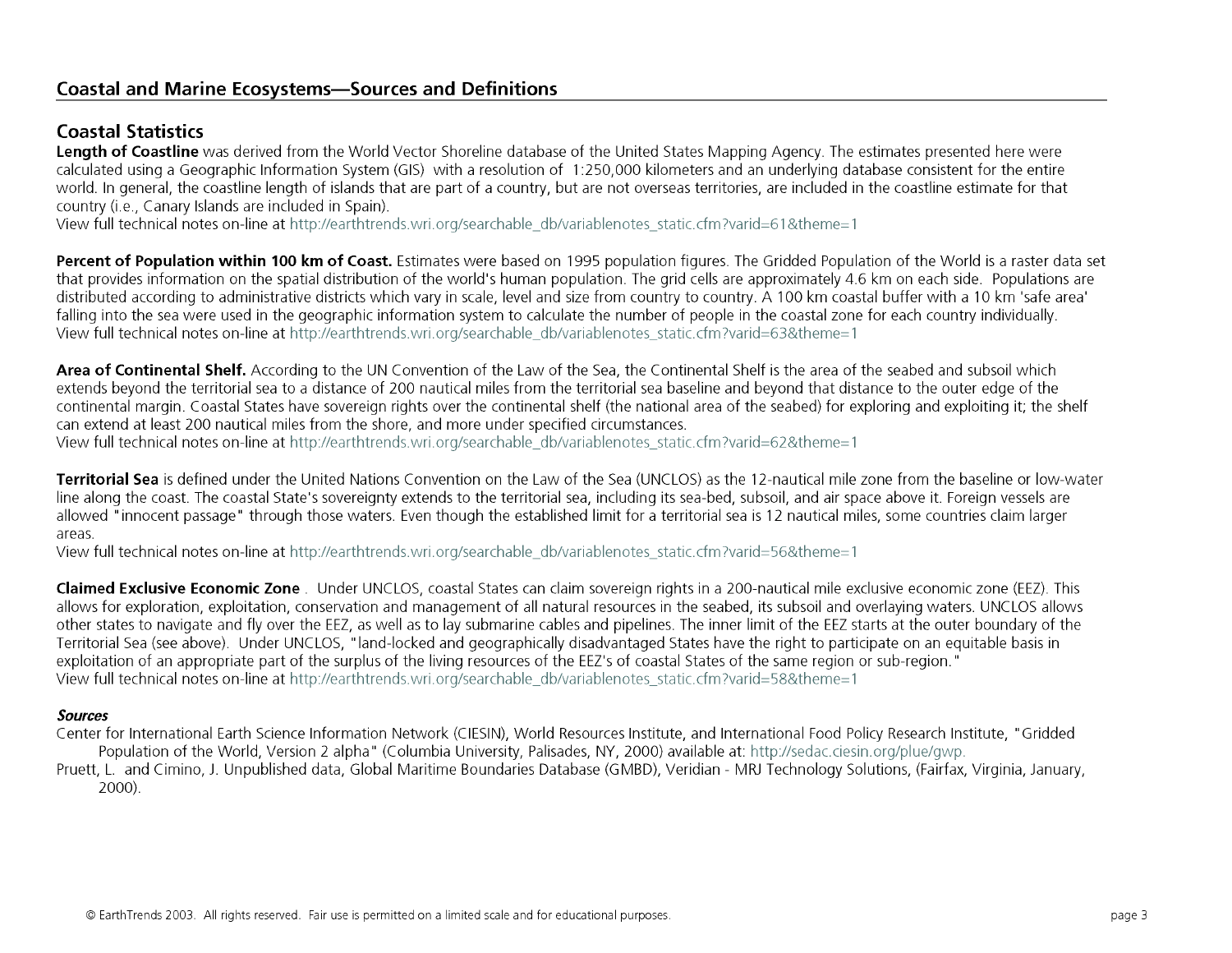## **Coastal Biodiversity and Protected Areas Data**

Area of Mangrove Forests and Percent of Mangrove Forests Protected . Mangrove estimates were calculated by the World Conservation Monitoring Center (WCMC) by compiling many national and regional data showing forest extent. The legends of these maps were harmonized into 15 different tropical and 11 non-tropical forest types for the globe, defined specifically for this study. Percent protected includes forest areas that fall within the protected areas in the world that are listed by IUCN - World Conservation Union as being w ithin their management categories I-VI.

View full technical notes on-line at [http://earthtrends.wri.org/searchable\\_db/variablenotes\\_static.cfm?varid=317&theme=1](http://earthtrends.wri.org/searchable_db/variablenotes_static.cfm?varid=317&theme=1)

**Number of Mangrove Species**. Mangrove trees and shrubs, including ferns and palms, are found along river banks and coastlines in tropical and subtropical countries. Their main characteristic is that they can tolerate salt and brackish water environments. Original data on species richness was compiled by the World Conservation Monitoring Centre (WCMC) from a variety of sources including, governments, mapping agencies, non-governmental organizations, international agencies and scientists. The year and quality of the data vary from country to country, therefore figures are not strictly comparable between countries.

View full technical notes on-line at [http://earthtrends.wri.org/searchable\\_db/variablenotes\\_static.cfm?varid=65&theme=1](http://earthtrends.wri.org/searchable_db/variablenotes_static.cfm?varid=65&theme=1)

**Number of Seagrass Species** . Seagrasses are marine angiosperms that live in seawater. They grow in soft substrates like sandy soils and form large underwater meadows in coastal regions of the world. The total number of seagrass species is low, but these plants provide habitat, breeding, and feeding grounds for many species of fish and shellfish. The year and quality of the data vary from country to country, therefore figures are not strictly comparable between countries.

View full technical notes on-line at [http://earthtrends.wri.org/searchable\\_db/variablenotes\\_static.cfm?varid=66&theme=1](http://earthtrends.wri.org/searchable_db/variablenotes_static.cfm?varid=66&theme=1)

**Num ber of Sceleractinia Coral Genera** . Coral reefs are home to more than a quarter of all known marine fish species. In general coral reefs are found in shallow waters, between the Tropic of Capricorn and the Tropic of Cancer. Most reef-forming corals belong to the family Scleractinia, which are also called true or stony corals. They may be solitary or colonial and have a heavy external calcareous skeleton. The year and quality of the data vary from country to country, therefore figures are not strictly comparable between countries.

View full technical notes on-line at [http://earthtrends.wri.org/searchable\\_db/variablenotes\\_static.cfm?varid=67&theme=1](http://earthtrends.wri.org/searchable_db/variablenotes_static.cfm?varid=67&theme=1)

**International Legal Net Trade in Live Corals** includes pieces of all coral species traded under the regulation of the Convention on International Trade in Endangered Species (CITES). Net trade is calculated as total imports minus total exports; a negative value means that a country or region exports more coral than they import. CITES monitors the trade in more than 2000 species of Coral. The typical size of live coral pieces in trade is 10 x 6 cm in cross section, 6cm in height and weighing about 200g. Species traded within national borders or illegal trade in wildlife and wildlife products are not reflected in these figures. Mortality of individuals during capture or collection, transit, or quarantine also are not reflected in these numbers.

View full technical notes on-line at [http://earthtrends.wri.org/searchable\\_db/variablenotes\\_static.cfm?varid=154&theme=1](http://earthtrends.wri.org/searchable_db/variablenotes_static.cfm?varid=154&theme=1)

**Number of Marine or Littoral Protected Areas**. IUCN defines a 'marine protected area' as: "any area of intertidal or subtidal terrain, together with its overlying water and associated flora and fauna, historical and cultural features, which has been reserved by law or other effective means to protect part or all of the enclosed environment." "Marine" is defined as any site which is known to incorporate at least some subtidal area permanently submerged under the ocean. "Littoral" is defined as any site which is known to incorporate at least some intertidal area. The categories of marine and littoral are not exclusive. Many of these protected areas have a large terrestrial component. The degree of protection varies from one country to another. View full technical notes on-line at [http://earthtrends.wri.org/searchable\\_db/variablenotes\\_static.cfm?varid=116&theme=1](http://earthtrends.wri.org/searchable_db/variablenotes_static.cfm?varid=116&theme=1)

Wetlands of International Importance, Extent . The Convention on Wetlands of International Importance especially as Waterfowl Habitat, signed in Ramsar, Iran, 1971, is an intergovernmental treaty for the conservation and sustainable use of wetlands. When a country becomes a Party to the Convention,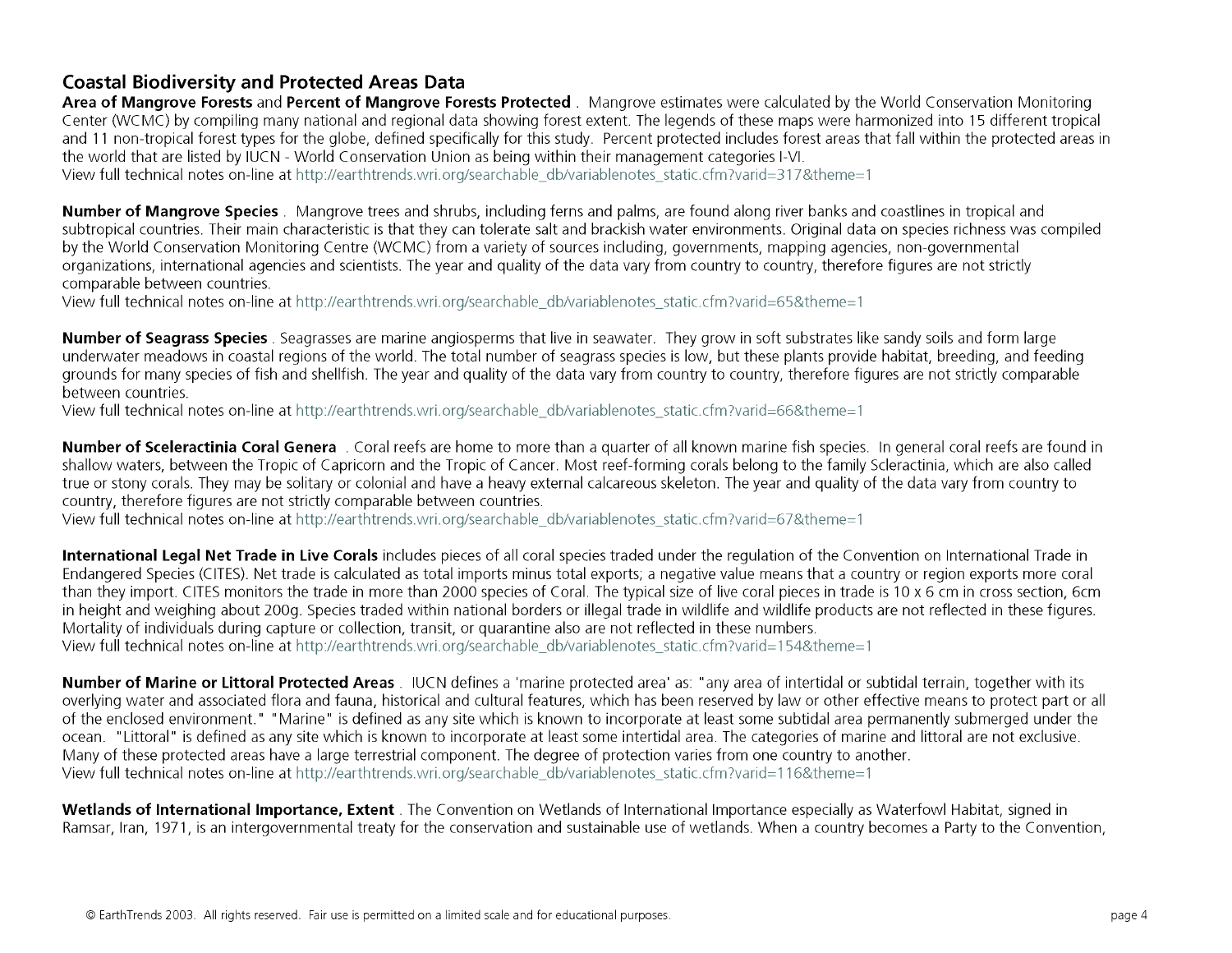it agrees to designate at least one wetland for inclusion in the List of Wetlands of International Importance (the " Ramsar List") and to promote its conservation. In order for a site to qualify as a Ramsar site, it has to have "international significance in terms of ecology, botany, zoology, limnology or hydrology."

View full technical notes on-line at [http://earthtrends.wri.org/searchable\\_db/variablenotes\\_static.cfm?varid=720&theme=1](http://earthtrends.wri.org/searchable_db/variablenotes_static.cfm?varid=720&theme=1)

## *Sources*

- Convention on International Trade in Endangered Species of Wild Fauna and Flora (CITES) annual report data, World Conservation Monitoring Centre (WCMC) CITES Trade Database (WCMC, Cambridge, U.K., December, 1999).
- Iremonger, S., C. Ravilious, T. Quinton, "A statistical analysis of global forest conservation." In: S. Iremonger, C. Ravilious, and T. Quinton (Eds). "A Global Overview of Forest Conservation CD-ROM" (World Conservation Monitoring Centre (WCMC) and Centre for International Forestry Research, Cambridge, U.K., 1997).

Protected Areas Database of the World Conservation Monitoring Centre (WCMC), unpublished data (WCMC, Cambridge, U.K., August, 1999).

Ramsar Convention Bureau, Gland, Switzerland. Available on-line at: <http://ramsar.org/sitelist.pdf>

Spalding, M., F. Blasco, and C. Field (Eds.). "W orld Mangrove Atlas", The International Society for Mangrove Ecosystems (ISME), Okinawa, Japan, 1997.

World Conservation Monitoring Centre, unpublished data, WCMC, Cambridge, UK (August, 1999). The data presented here has been compiled by WCMC from different published sources.

## **Fisheries Production, Consumption and Trade:**

*Capture* is defined by the Food and Agriculture Organization of the United Nations (FAO) as "the nominal catch of fish, crustaceans and molluscs, the production of other aquatic animals, residues and plants and catches of aquatic mammals, taken for commercial, industrial, recreational and subsistence purposes from marine waters. " Statistics for aquaculture are not included in the capture totals. Production of fish, crustaceans and molluscs is expressed in live weight--the nominal weight of the aquatic organisms at the time of capture. Data include all quantities caught and landed for both food and feed purposes but exclude discards. Figures are national totals which include fish caught by a country's fleet anywhere in the world.

**Marine Fish Captured** include cods, hakes and haddocks; flounders, halibuts and soles; herrings, sardines and anchovies; jacks, mullets and sauries; redfishes, basses and congers; tunas, bonitos and billfishes; and miscellaneous marine fishes. Marine capture totals exclude freshwater species, brackishwater species, and harvest totals from mariculture and aquaculture.

View full technical notes on-line at [http://earthtrends.wri.org/searchable\\_db/variablenotes\\_static.cfm?varid=514&theme=1](http://earthtrends.wri.org/searchable_db/variablenotes_static.cfm?varid=514&theme=1)

**Mollusc and Crustacean Capture** data refer to marine and inland waters molluscs and crustaceans caught or trapped. Crustaceans include freshwater crustaceans, sea-spiders, crabs, lobsters, shrimps, prawns, and miscellaneous marine crustaceans.

View full technical notes on-line at [http://earthtrends.wri.org/searchable\\_db/variablenotes\\_static.cfm?varid=40&theme=1](http://earthtrends.wri.org/searchable_db/variablenotes_static.cfm?varid=40&theme=1)

Agaculture is defined by FAO as "the farming of aquatic organisms, including fish, molluscs, crustaceans, and aquatic plants. Farming implies some form of intervention in the rearing process to enhance peoduction, such as regular stocking, feeding, protection from predators, etc. [It] also implies ownership of the stock being cultivated. " Aquatic organisms that are exploitable by the public as a common property resource are included in the harvest of fisheries. **Total aquaculture production** includes marine, freshwater, and diadromous fish, molluscs, crustaceans, cephalopods, miscellaneous aquatic animals, and aquatic plants cultivated in marine, inland or brackish environments.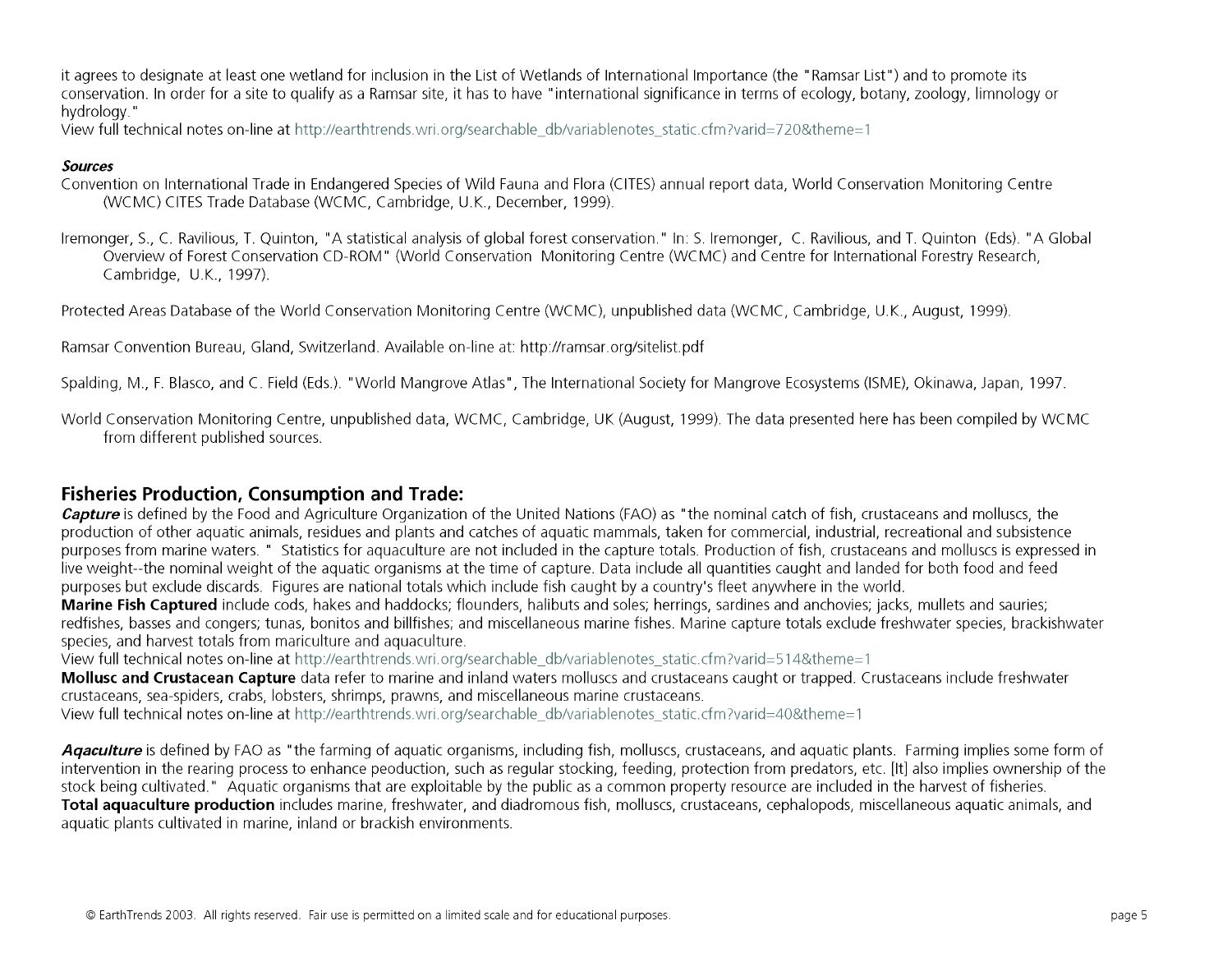View full technical notes on-line at [http://earthtrends.wri.org/searchable\\_db/variablenotes\\_static.cfm?varid=37&theme=1](http://earthtrends.wri.org/searchable_db/variablenotes_static.cfm?varid=37&theme=1)

**Marine and Diadromous Fish** . Diadromous fish include sturgeons, paddlefishes, river eels, salmons, trouts, smelts, shads, and miscellaneous diadromous fishes. Marine Fish include cods, hakes and haddocks; flounders, halibuts and soles; herrings, sardines and anchovies; jacks, mullets and sauries; redfishes, basses and congers; tunas, bonitos and billfishes; and miscellaneous marine fishes.

View full technical notes on-line at [http://earthtrends.wri.org/searchable\\_db/variablenotes\\_static.cfm?varid=363&theme=1](http://earthtrends.wri.org/searchable_db/variablenotes_static.cfm?varid=363&theme=1)

**Molluscs and Crustaceans** . Molluscs include freshwater molluscs, abalones, winkles, conchs, oysters, mussels, scallops, pectens, clams, squids, and miscellaneous marine molluscs. Crustaceans include freshwater crustaceans, sea-spiders, crabs, lobsters, shrimps, prawns, and miscellaneous marine crustaceans.

View full technical notes on-line at [http://earthtrends.wri.org/searchable\\_db/variablenotes\\_static.cfm?varid=34&theme=1](http://earthtrends.wri.org/searchable_db/variablenotes_static.cfm?varid=34&theme=1)

**Aquatic plants** include brown, red, and green seaweeds, and miscellaneous aquatic plants.

View full technical notes on-line at [http://earthtrends.wri.org/searchable\\_db/variablenotes\\_static.cfm?varid=36&theme=1](http://earthtrends.wri.org/searchable_db/variablenotes_static.cfm?varid=36&theme=1)

**Per Capita Food Supply from Fish and Fishery Products** is defined as the quantity of both freshwater and marine fish, seafood and derived products available for human consumption. Data were calculated by taking a country's fish production plus imports of fish and fishery products, minus exports, minus the amount of fishery production destined to non-food, and plus or less variations in stocks. The data represent apparent consumption in live weight basis, which means that the amounts of fish and fishery products consumed include all parts of the fish, including bones. View full technical notes on-line at [http://earthtrends.wri.org/searchable\\_db/variablenotes\\_static.cfm?varid=50&theme=1](http://earthtrends.wri.org/searchable_db/variablenotes_static.cfm?varid=50&theme=1)

**Fish Protein as a percent of total protein supply** is defined as the quantity of protein from both freshwater and marine fish, seafood and derived products available for human consumption as a percentage of all the animal protein available. Data were calculated by taking a country's fish production plus imports of fish and fishery products, minus exports, minus the amount of fishery production destined to non-food uses (i.e., reduction to meal, etc.), and plus or less variations in stocks. The data represent apparent consumption in live weight basis, which means that the amounts of fish and fishery products consumed include all parts of the fish, including bones.

View full technical notes on-line at [http://earthtrends.wri.org/searchable\\_db/variablenotes\\_static.cfm?varid=53&theme=1](http://earthtrends.wri.org/searchable_db/variablenotes_static.cfm?varid=53&theme=1)

**Annual Trade in Fish and Fishery Products** . Import and export values of fish and fisheries products includes that of fish that are live, fresh, chilled, frozen, dried, salted, smoked or canned, and other fish products and preparations. Molluscs, crustaceans, meals, oils, sponges, corals, and inedible products are also included in these totals. Values are expressed in thousands of United States dollars.

View full technical notes on-line at [http://earthtrends.wri.org/searchable\\_db/variablenotes\\_static.cfm?varid=42&theme=1](http://earthtrends.wri.org/searchable_db/variablenotes_static.cfm?varid=42&theme=1)

## *Sources*

Fishery Information, Data and Statistics Unit, Food and Agriculture Organization of the United Nations (FAO). 2002. *FISHSTAT Plus: Universal software for fishery statistical time series,* Version 2.3 (available on-line at [http://www.fao.org/fi/statist/FISOFT/FISFIPLUS.asp\)](http://www.fao.org/fi/statist/FISOFT/FISFIPLUS.asp); Aquaculture Production dataset. Rome: FAO.

Food and Agriculture Organization of the United Nations (FAO), *FAOSTAT on-line statistical service.* Available on-line at <http://apps.fao.org>. FAO: Rome, 2002.

## **Fishing Effort, both Freshwater and Marine**

People employed in fishing and aquaculture includes the number of people employed in commercial and subsistence fishing (both personnel on fishing vessels and on shore), operating in freshwater, brackish and marine areas, and in aquaculture production activities. View full technical notes on-line at [http://earthtrends.wri.org/searchable\\_db/variablenotes\\_static.cfm?varid=54&theme=1](http://earthtrends.wri.org/searchable_db/variablenotes_static.cfm?varid=54&theme=1)